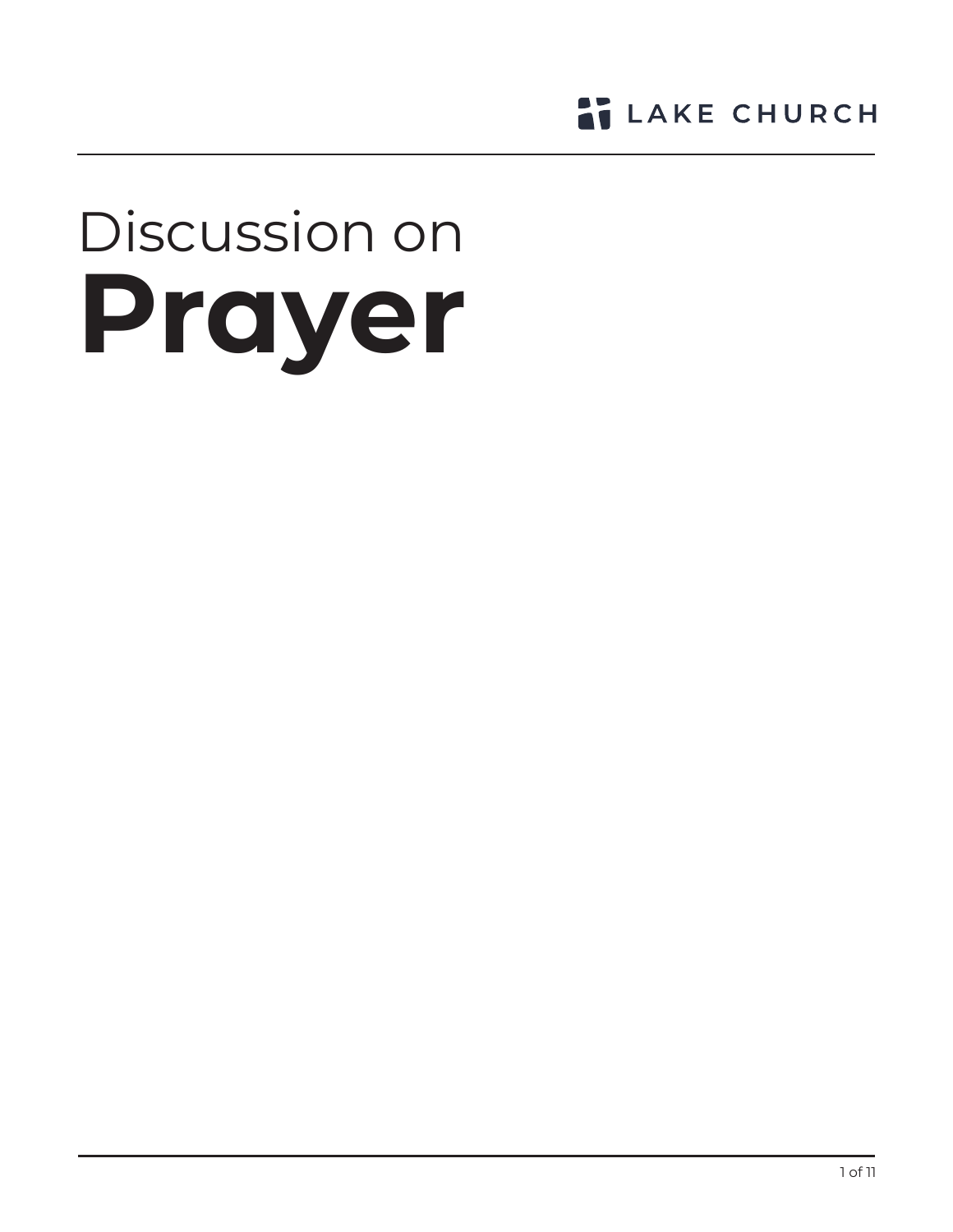# Genesis 18:16-33 **Abraham Intercedes**

**WELCOME** *[welcome everyone to the meeting]*

**OPEN IN PRAYER – Preparing our Hearts** *[remind everyone to stay personally engaged with what God is saying, encourage everyone to share as God leads them]*

**PURPOSE/VISION CASTING** *[Our purpose is to remain in relationship with God and each other; to glorify God in all things, help each other think and live like Christ with the people around us – family.]* 

#### **OPEN YOUR GROUP TIME WITH ONE OR ALL OF THE FOLLOWING QUESTIONS:**

When you were a kid and wanted something from your parents how did you try to persuade them? What was the outcome? And/Or. Who is most patient in your family? And/Or. How much haggling over price do you do when you buy a bigticket item? Do you always get what you want?

## **SHARE THE BACKGROUND TO THE PASSAGE** *[Provide context by sharing what*

#### *comes before the story.]*

This story happened following the Lord appearing to Abram and again confirming His covenant with him. God stated that His promise of Abram and Sarai bearing a son was so certain that from that time on they were given new names: Abraham and Sarah.

Abraham and Sarah had just been visited by three "men." At least two of the visitors were angels and the third may have been the Lord himself. Now as the visitors are about to go, the Lord chooses to reveal to Abraham his plans for the sinfully wicked cities of Sodom and Gomorrah.

# **TELL THE STORY, Read the Passage Aloud – Genesis 18:16-33** *[Have someone*

*read the passage]*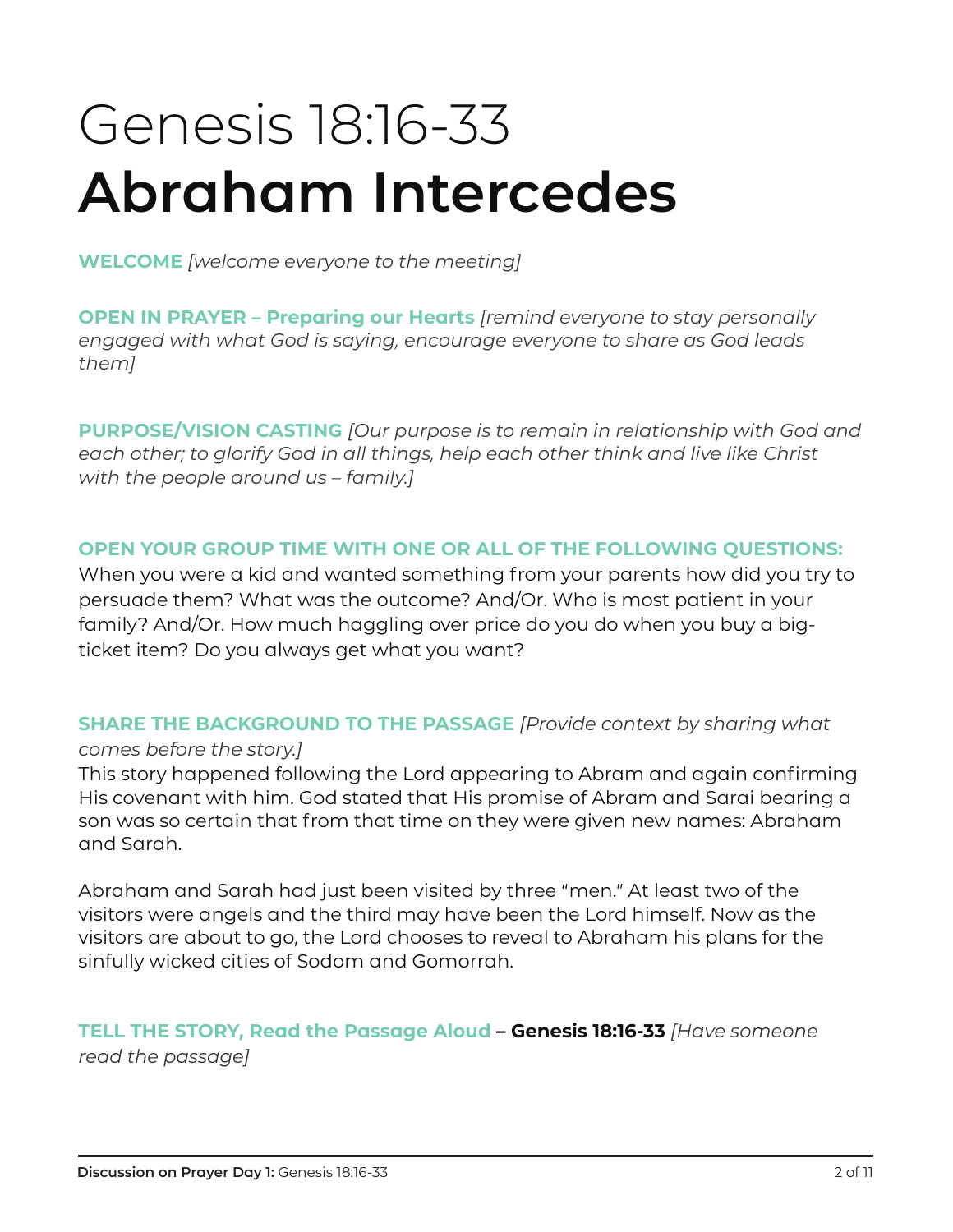- **1. What impresses you about the conversation between God and Abraham? (Abraham's concern for Sodom, God's willingness to listen, God's patience, Abraham's persistence)**
- **2. Which of Abraham's qualities would you most like to have? (his boldness, compassion, persistence, his personal relationship with God)?**
- **3. What does God's openness to Abraham's requests tell you about God? (He is patient, merciful, willing to listen, gracious)**
- **4. When you talk to God, what do you expect God to do? (hopefully listen, respond in some way, grant my requests, I'm not sure)**
- **5. In order for salvation to come to you community, what are you willing to do? (pray regularly, share my faith with others, participate in the ministry of my church)**
- **6. If you were asked to sum up in a word or short sentence one "take-aaway" from this passage, what would it be?**

**ASSIGN NEXT WEEK'S PASSAGE** *[Our next passage will be Acts 12:1-19. Ask someone to tell the story next week.]*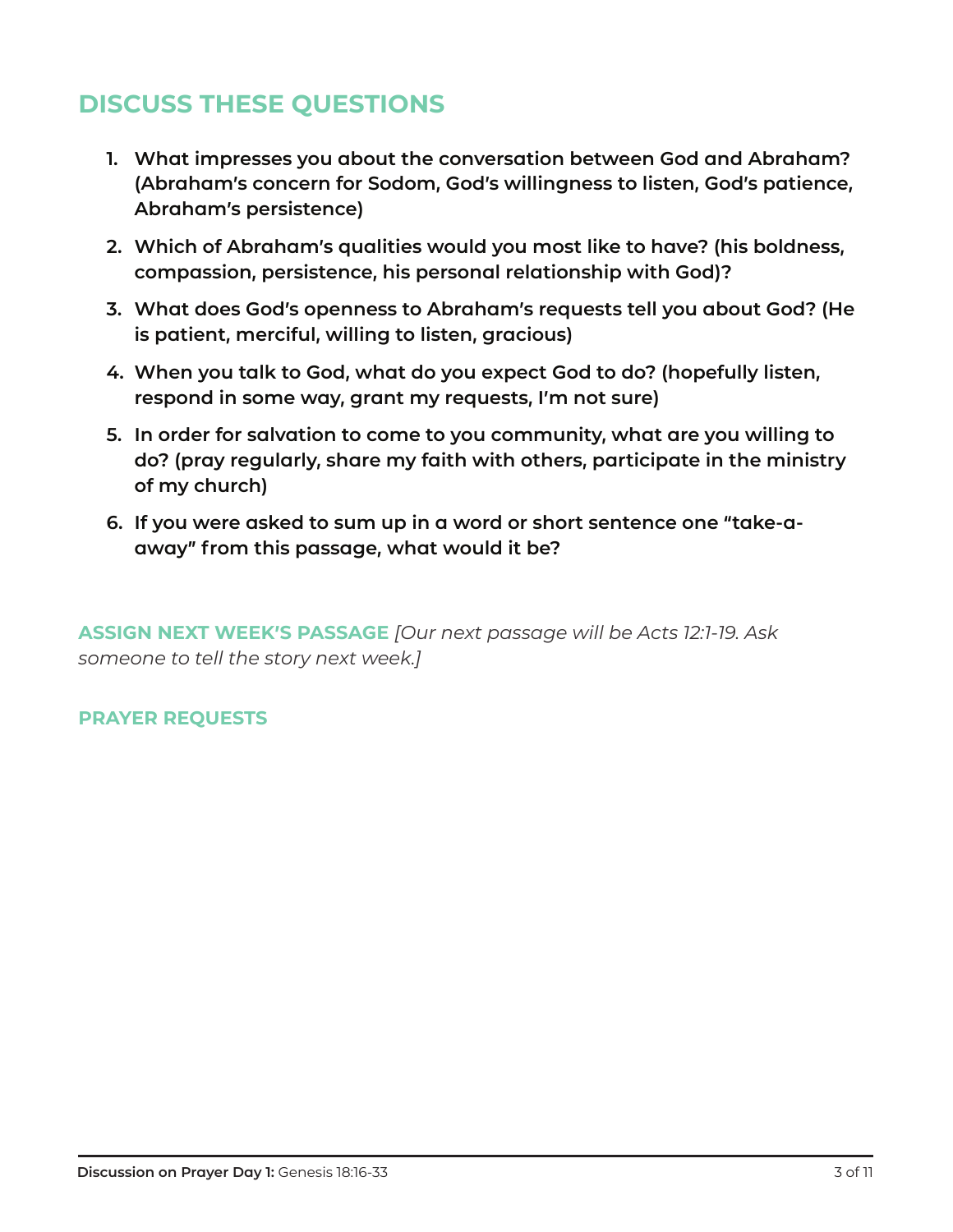# Acts 12:1-19 Acts 12:1-19 The Church Intercedes **The Church Intercedes**

**WELCOME** *[welcome everyone to the meeting]*

**OPEN IN PRAYER – Preparing our Hearts** *[remind everyone to stay personally engaged with what God is saying, encourage everyone to share as God leads them]*

#### **OPEN YOUR GROUP TIME WITH ONE OR ALL OF THE FOLLOWING QUESTIONS:**

Who was the most surprising person to ever show up at your door? And/Or. What is the most amazing thing you have ever seen God do? When was the last time you thought about pinching yourself to see of you were dreaming?

### **SHARE THE BACKGROUND TO THE PASSAGE** *[Provide context by sharing what*

#### *comes before the story.]*

Prior to Peter being arrested and put in prison we see him called to visit with the Gentiles. We learn that while Peter was meeting with Gentiles, preaching to them about God's grace and plan for their salvation, the Holy Spirit came upon many of them. Then Peter ordered for everyone to be baptized in the name of Jesus Christ.

This starts one of the first churches at Antioch. However, persecution of Christians now resumes at the hands of the Roman representative King Herod Agrippa. Now we find the apostle Peter in jail because of his faith and preaching.

**TELL THE STORY, Read the Passage Aloud –** *[Have someone read the passage]*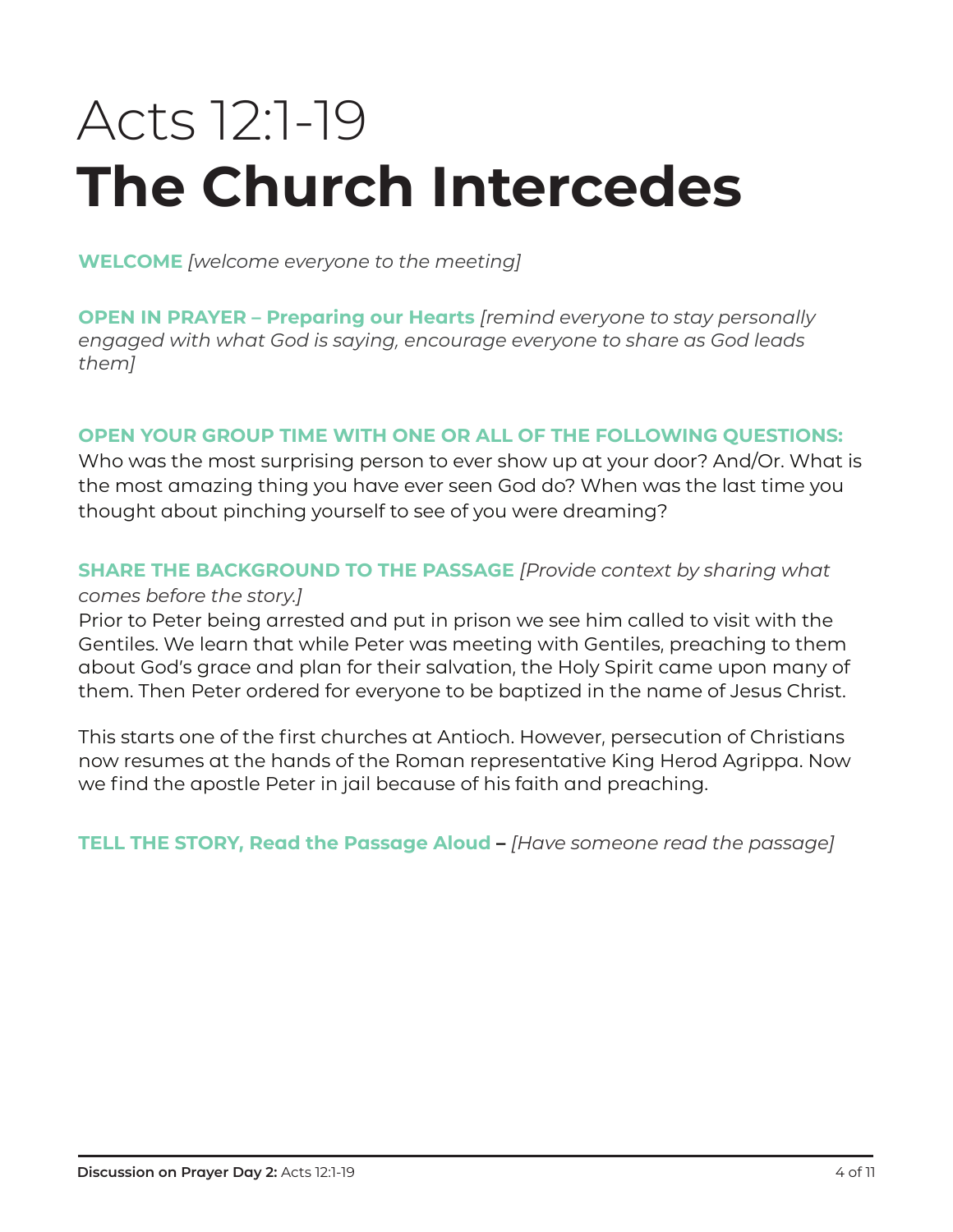- **1. What do we learn about God in this passage? (He is always there to help, He does not forget us, He knows when we are praying for each other)**
- **2. If the Christians were asking God to deliver Peter from jail, why were they so surprised when he showed up at the door? (They knew how tight security would be, didn't really think God would answer, they were afraid it was a trick, they reacted the same way I would have)**
- **3. If you had been present at this prayer meeting, what would this miracle have done for you? (given me courage, boosted my prayer life, made me ashamed for doubting, drawn me closer to God)**
- **4. If one of the people in this group was arrested because of their faith, what would that do to our group? (bring us closer, cause us to really pray, strengthen or test our faith, cause us to into hiding)**
- **5. What in your life do you find most "imprisoning" now?**
- **6. Who will you tell this week about this passage?**

**ASSIGN NEXT WEEK'S PASSAGE** *[Our next discussion will be Acts 4:1-31. Ask someone to tell the story next week.]*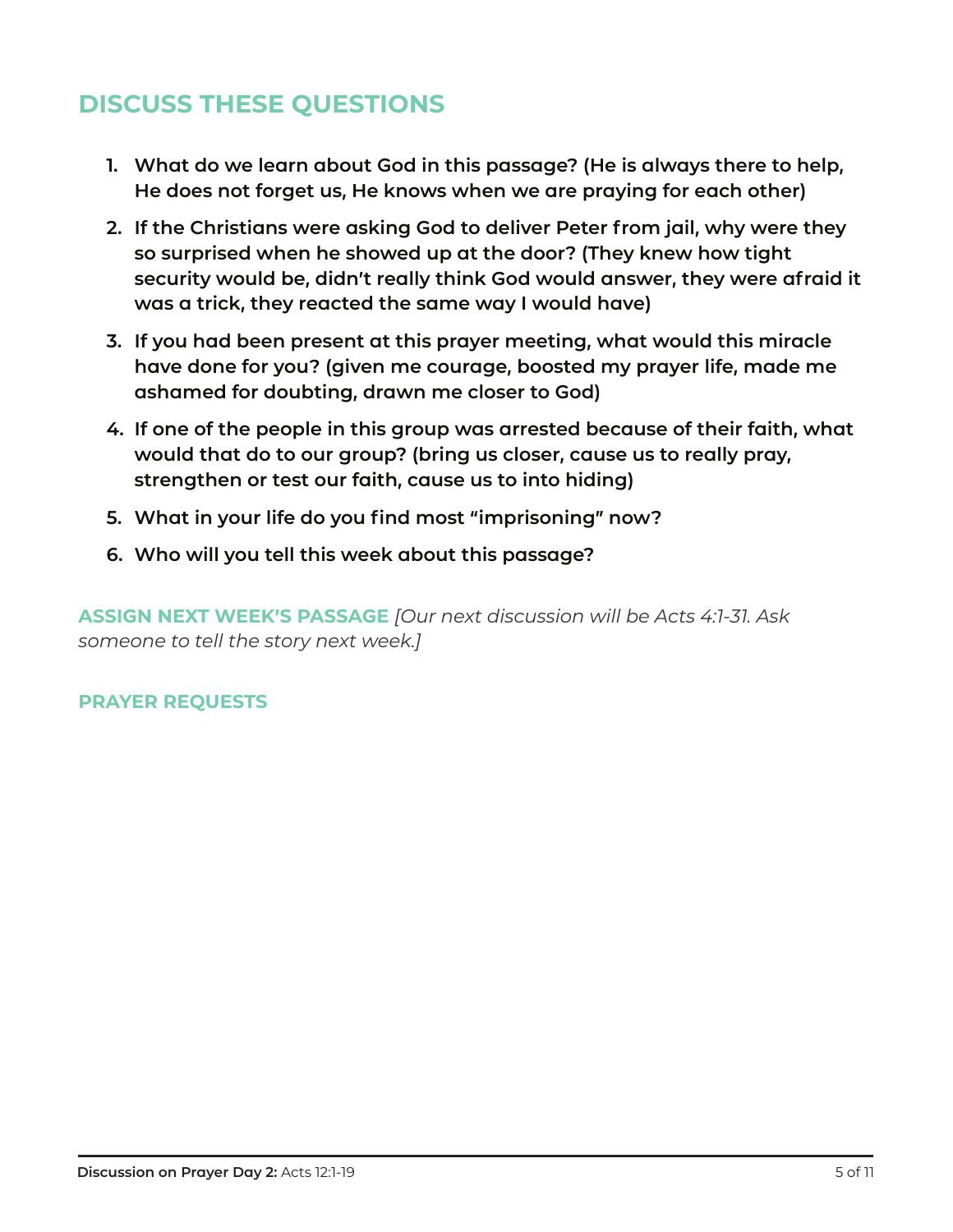# Acts 4:1-31 **Power of the Holy Spirit**

**WELCOME** *[welcome everyone to your meeting]* 

#### **OPEN YOUR DISCUSSION TIME WITH ONE OR ALL OF THE FOLLOWING QUESTIONS:**

What threat brought you the most fear as a child? What bold move have you contemplated lately? When was the last time you felt the power of the Holy Spirit?

#### **SHARE THE BACKGROUND TO THE PASSAGE**

*[Provide context by sharing what comes before the story.]* 

The book of Acts opens with the ascension. After telling His disciples to wait in Jerusalem for the gift of the Holy Spirt, Jesus was taken up before their very eyes. The church was "born" 10 days after the ascension, when the Holy Spirit came upon the believers at Pentecost. This empowered many to speak boldly for Jesus, their risen Lord. This is where our passage begins, with Peter and John.

**TELL THE STORY, Read the Passage Aloud –** *[Have someone read the passage]*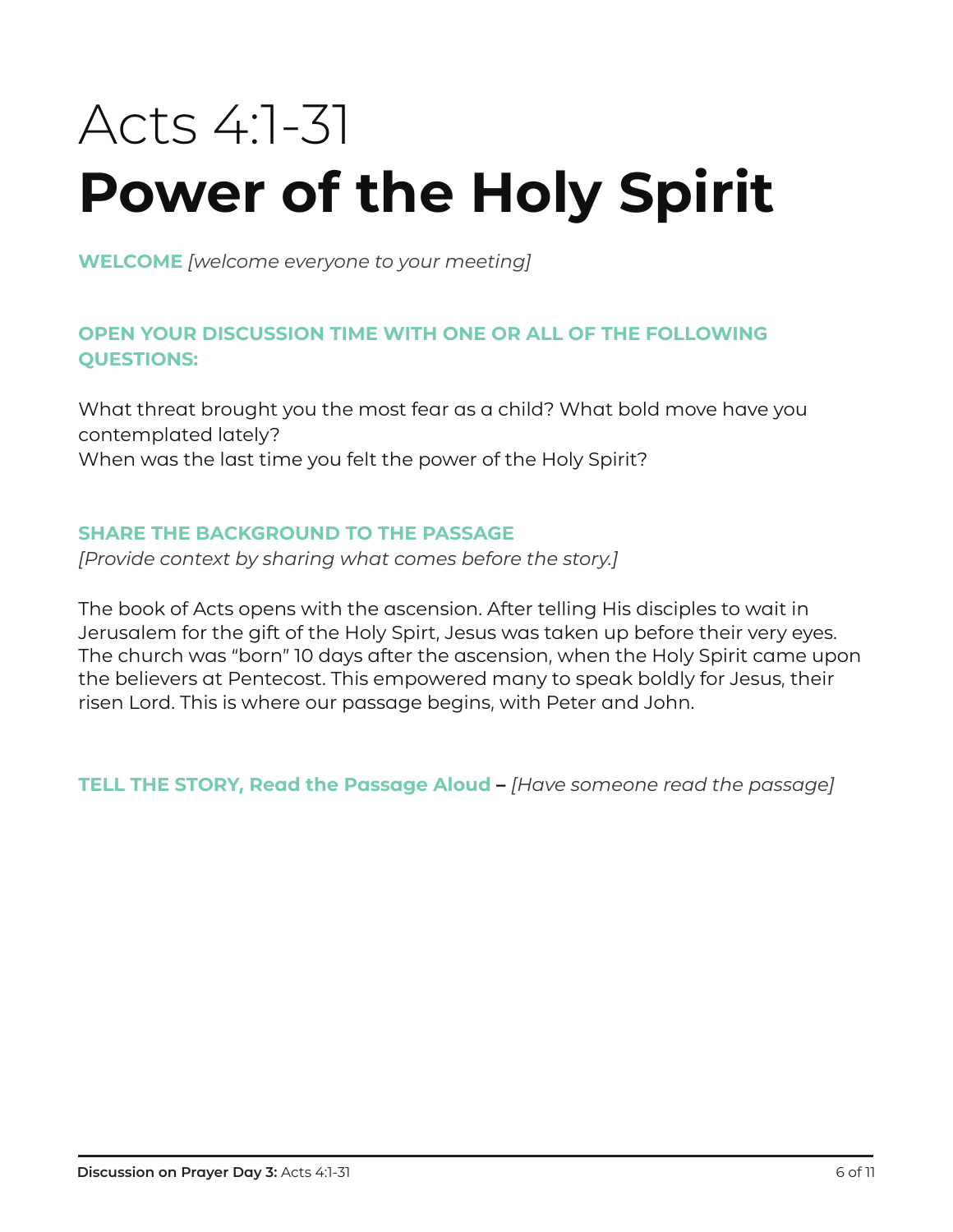- **1. Why did the religious leaders object to Peter and John's preaching? (they were mad, they were afraid, they were jealous)**
- **2. How has knowing Jesus shaped your character?**
- **3. What impresses you most about the believers' prayer? (their faith, their desire for boldness, their confidence in God's power)**
- **4. From this passage, what about the Holy Spirit is most striking to you? (how personal He is, how inspiring the Spirit is, how powerful He is)**
- **5. In what way do you most need the power of the Holy Spirit?**
- **6. Comparing your spiritual life to a car's gas tank, what's your reading? Full, running low, on empty, half a tank?**
- **7. How can this group pray for you this coming week?**

**ASSIGN NEXT WEEK'S PASSAGE** *[Our next passage will be Philippians 4:4-20. Ask someone to tell the story next week.]*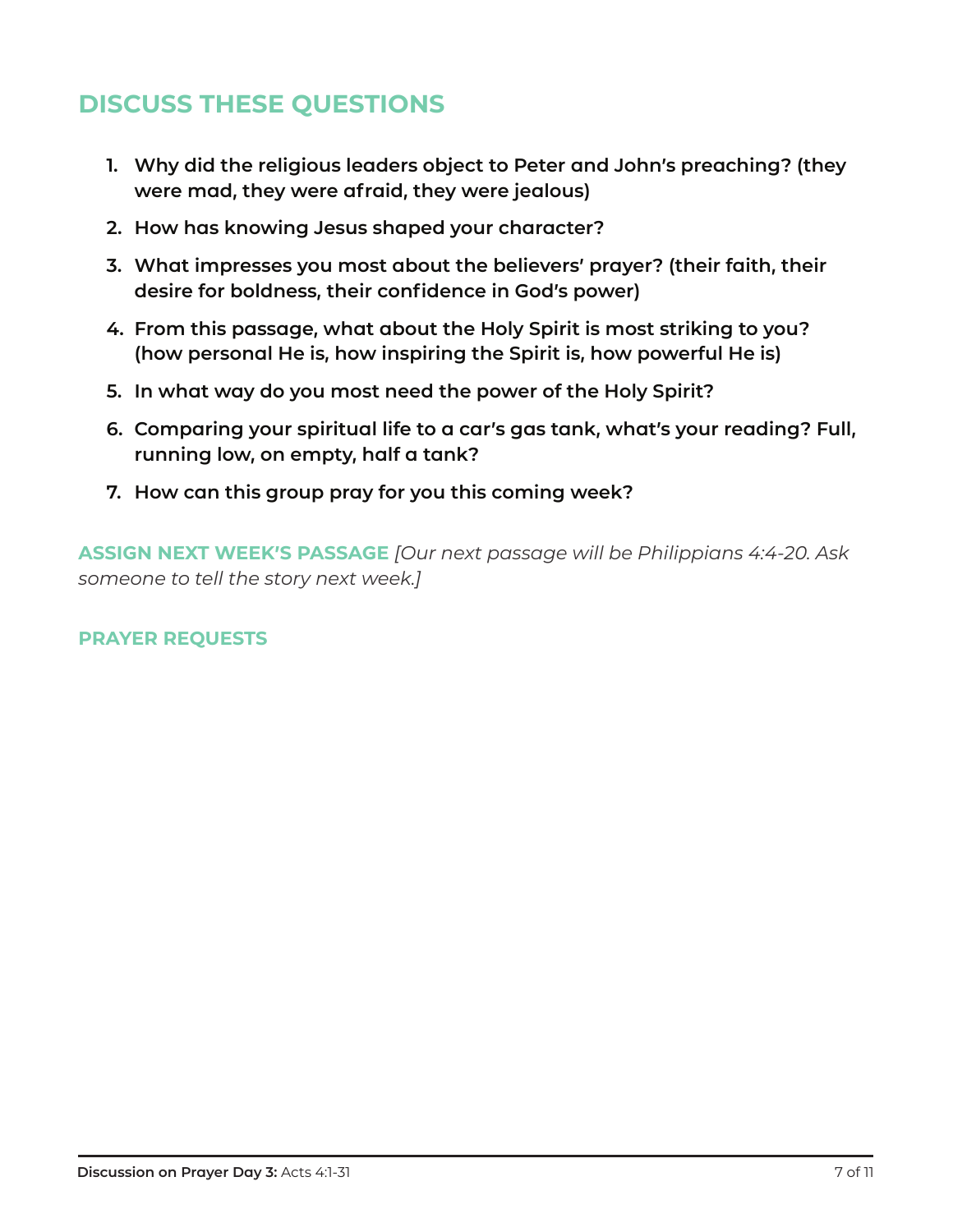# Philippians 4:4-20 **Exhortations – Rejoice, Pray, and Care For One Another**

**WELCOME** *[Welcome everyone to your meeting]* 

**OPEN YOUR GROUP TIME IN PRAYER – Preparing our Hearts** 

**OPEN YOUR DISCUSSION TIME WITH ONE OR ALL OF THE FOLLOWING QUESTIONS:** 

Where is your happy place? What is the best thing that happened to you this week? What do you look back on as the happiest days of your life?

**SHARE THE BACKGROUND TO THE PASSAGE** *[Provide context by sharing what comes before the story.]*

**TELL THE STORY, Read the Passage Aloud –** *[Have someone read the passage*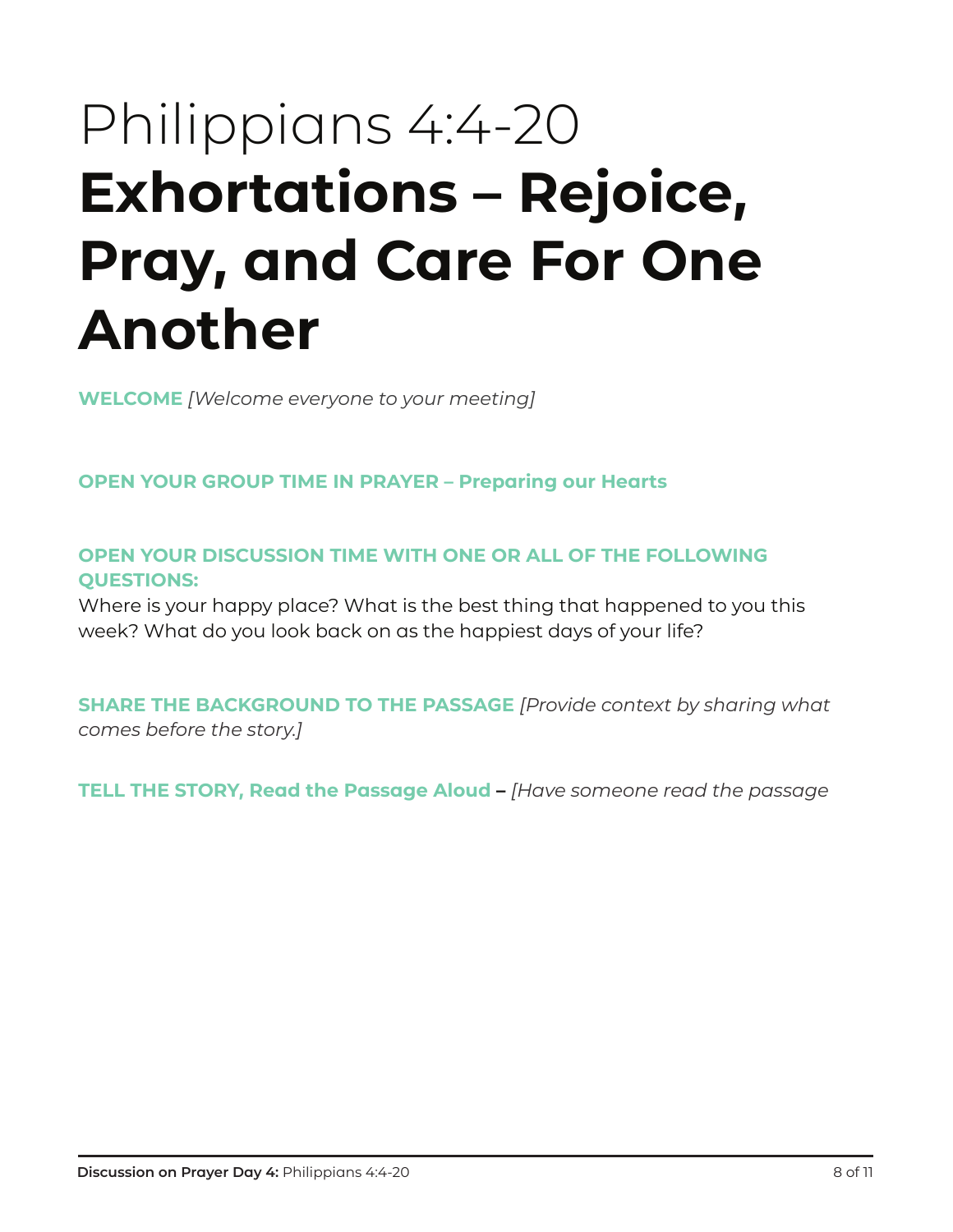- **1. What does this passage tell you about God?**
- **2. What should you tell God about and why?**
- **3. What do you do to relive stress and worry in your life?**
- **4. How does what you think about affect how you feel? How does it affect your relationship with God?**
- **5. How do you see Jesus in this passage?**
- **6. What one thing in Philippians chapter four do you especially want to apply in your life?**
- **7. How can this group pray for you this coming week?**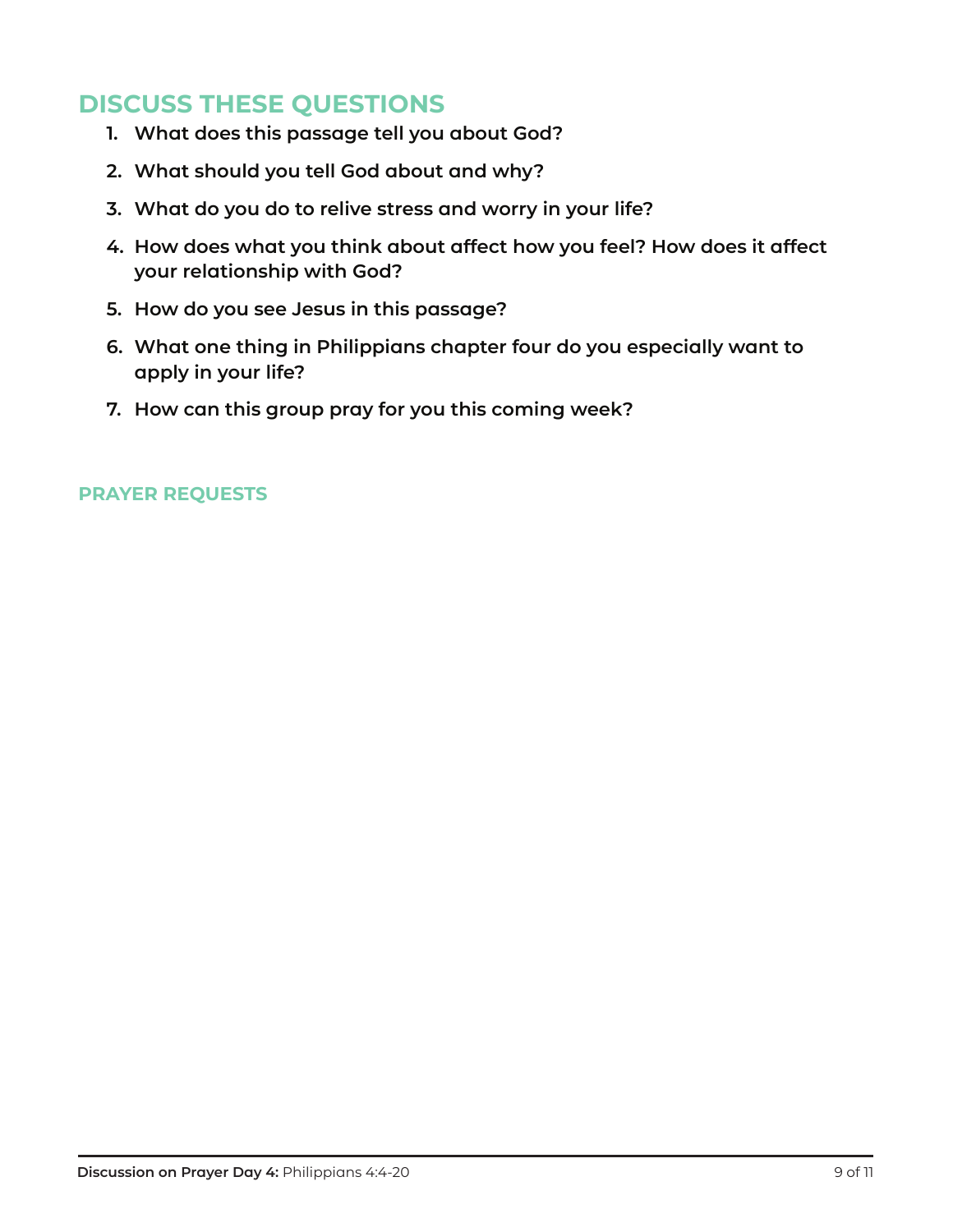# **Group Guidelines**

**SAFE GROUP:** We will do our part to create an environment where everyone can be real, open and honest with their struggles and victories.

**CONFIDENTIALITY:** What is said in the group stays in the group.

**LISTEN:** Let's value one another during the discussions by really listening to what is being shared. Hear what's being said – don't be thinking about what you're going to say next or how you're going to respond – really listen and work to understand them.

**PAUSE:** After someone shares, give a pause to allow the group to feel the weight of what was just shared and to fully consider it before the next person shares.

**SILENCE:** Silence is used to wait for someone to share next without trying to fill the void with talk. Silence provides an opportunity for members in the group to process the topic or question being considered.

**NO "CROSS TALK":** Be considerate of others as they are sharing. No side conversations.

**SHARING:** Be sensitive about the amount of time you share.

**DON'T FIX:** We are not here to fix each other. Jesus does that part. Give encouragement, speak truth, and point to Jesus. If people want your advice, they'll ask for it. If people think that as soon as they share a problem everyone is going to immediately try to fix them, often they simply won't share at all.

**DON'T RESCUE:** When someone is sharing something deeply personal and/or painful, there can be a tendency to try to make them feel better about themselves or the situation. Often this will cause people to stop sharing and results in their not going as deep as they might have gone. Resist the temptation to rescue people or even stop and pray for them in the moment. There will be time to pray with them after the group time.

**BE SELF-AWARE:** Be self-aware of how you are personally affecting the environment through your words, actions and non-verbal communication.

**USE "I" STATEMENTS:** It's easy to talk about the issues of others, but for our purposes, we want you to put yourself on the table. Try to use "I" statements rather than "them," "the church," "us," "we," etc.